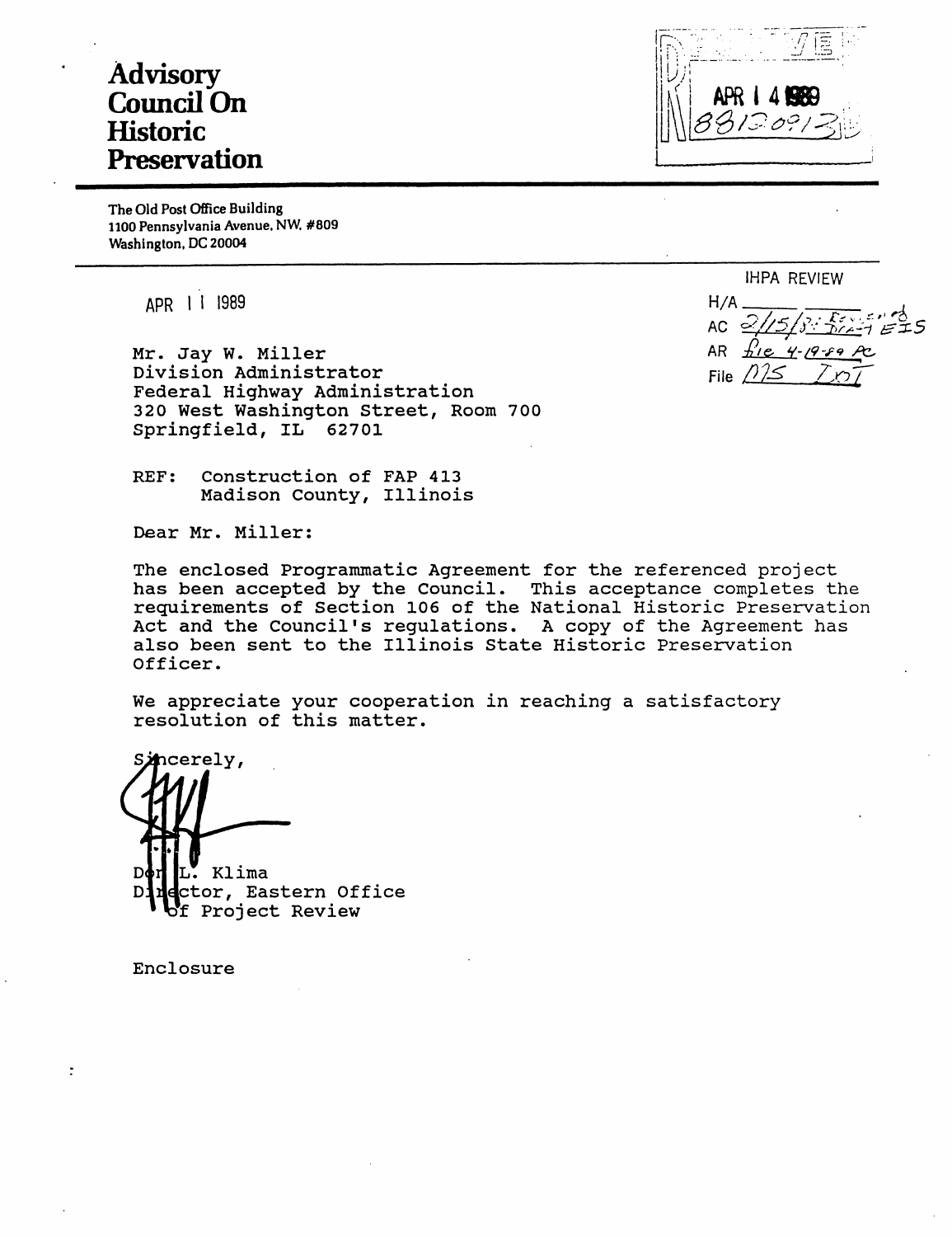#### PROGRAMMATIC AGREEMENT

## AMONG THE FEDERAL HIGHWAY ADMINISTRATION, THE ADVISORY COUNCIL ON HISTORIC PRESERVATION, AND THE ILLINOIS STATE HISTORIC PRESERVATION AGENCY FOR THE FAP 413 PROJECT, MADISON COUNTY, ILLINOIS

WHEREAS, the Federal Highway Administration CFHwA) proposes to assist the Illinois Department of Transportation in the construction of the FAP 413 highway corridor in Madison County, Illinois, and

WHEREAS, the FHwA has determined that this project may have an effect upon properties potentially eligible for the National Register of Historic Places (NRHP) and has consulted with the Advisory Council on Historic Preservation (Council) and the Illinois State Historic Preservation Officer (SHPO) pursuant to Section 800.13 of the regulations (36 CFR Part 800) implementing 106 of the National Historic Preservation Act (16 U.S.C. Section 470f);

NOW, THEREFORE, the FHwA, the Illinois SHPO, and the Council agree that the project shall be implemented in accordance with the following stipulations to satisfy the FHwA's Section 106 responsibilities for the project.

## Stipulations

The FHwA will ensure that the following measures are carried out:

#### I. ARCHAEOLOGICAL SURVEY

 $\ddot{\cdot}$ 

 $\lambda$ 

A) The FHwA shall ensure that an archaeological reconnaissance survey (Phase I) will be performed in all project areas not previously surveyed. The Phase I survey shall be conducted in consultation with the Illinois SHPO and a report of the survey shall be submitted to the Illinois SHPO for review and approval. An archaeological intensive survey (Phase II) will be performed at all historic properties within the project area to evaluate their National Register eligibility. Phase II testing methodologies shall be formulated in consultation with the Illinois SHPO. A report of the Phase II findings shall be submitted to the Illinois SHPO for review and approval.

8) The Phase I and Phase II surveys will be conducted in a manner consistent with the Secretary of the Interior's Standards and Guidelines for Identification (48 FR 44720-23) and taking into account the National Park Service publication The Archaeological Survey: Methods and Uses (1978) and the Illinois State Historic Preservation Office Guidelines for Archaeological Reconnaissance Surveys/Reports. The Phase I and Phase II investigations will be implemented by the FHwA and monitored by the Illinois SHPO.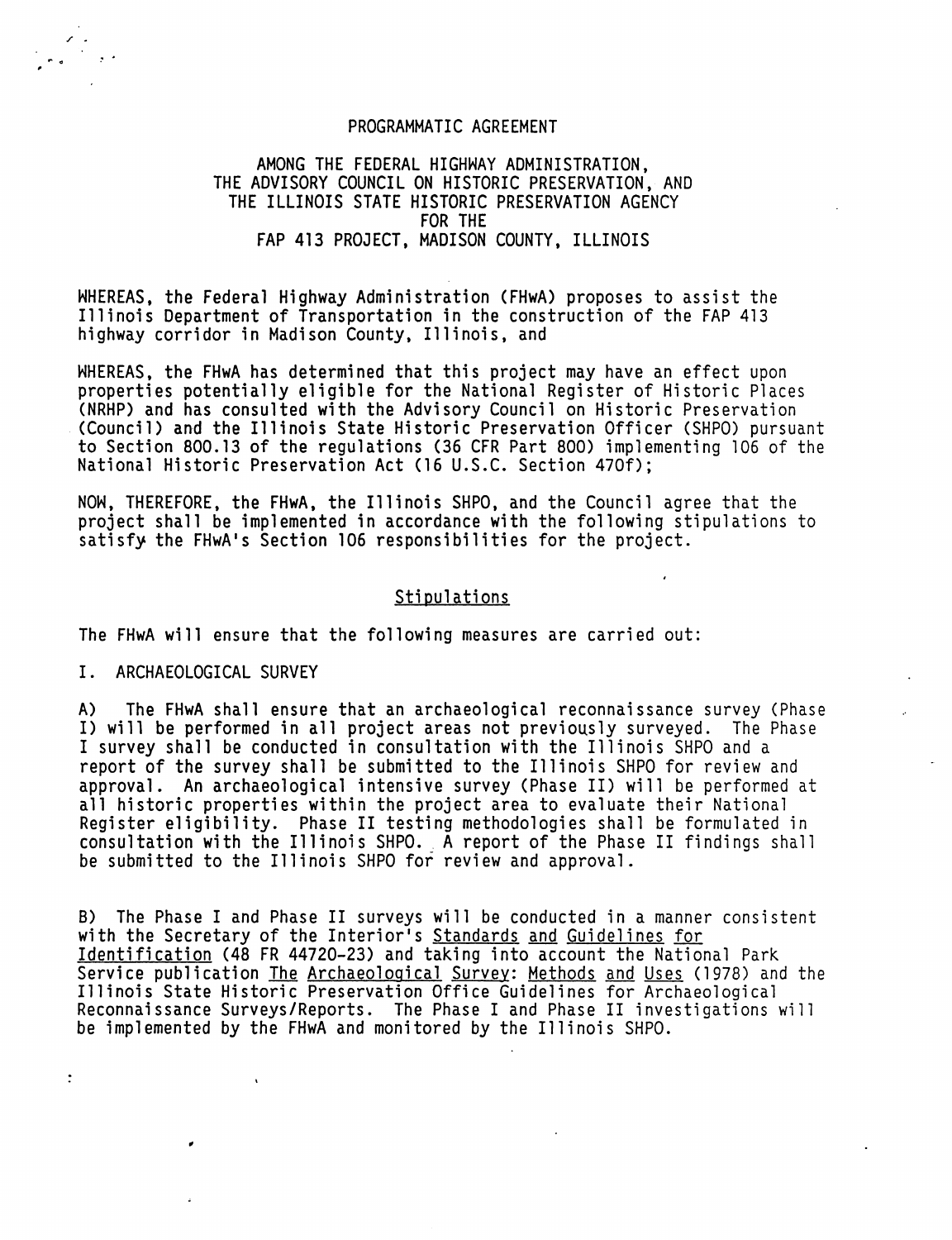C) In consultation with the Illinois SHPO, the FHwA, shall evaluate properties identified through the Phase II survey against the National Register criteria (36 CFR Part 60.4).

1. For those properties which the FHwA and the Illinois SHPO agree are not eligible for inclusion in the National Register, no further archaeological investigations will be required, and the proposed project may proceed in those areas.

2. If the survey results in the identification of properties that the FHwA and the Illinois SHPO agree are eligible for the National Register, such properties shall be treated in accordance with Part II below.

3. If the FHwA and the Illinois SHPO do not agree on National Register<br>eligibility, or if the Council or the National Park Service so request, the FHwA shall request a formal determination of eligibility from the Keeper of the National Register, National Park Service, whose determination shall be final.

## II. ARCHAEOLOGICAL DATA RECOVERY (Phase III)

A) Those sites which the FHwA and the Illinois SHPO agree are eligible for the National Register will be treated in the following manner:

1. The FHwA shall ensure that a data recovery plan addressing substantive research questions is developed in consultation with the Illinois SHPO for the recovery of relevant archaeological data. The plan shall be consistent with the Secretary of the Interior's <u>Standards and Guidelines for Archaeological</u><br><u>Documentation</u> (48 FR 44734-37) and take into account the Council's Documentation (48 FR 44734-37) and take into account the Council's<br>publication, Treatment of Archaeological Properties. It shall specify, at a minimum, the following:

0 the property, properties, or portions of properties where data recovery is to be carried out;

0 the research questions to be addressed through the data recovery, with an explanation of their relevance and importance;

O the methods to be used, with an explanation of their relevance to the research questions;

0 proposed methods of disseminating results of the work to the interested public; and

O a proposed schedule for the submission of progress reports to the **Illinois SHPO.** 

2. The data recovery plan shall be submitted by the FHwA to the Illinois SHPO for thirty (30) days review and approval. After approval, the FHwA shall then .ensure that the data recovery plan is implemented. The Illinois SHPO shall monitor this implementation.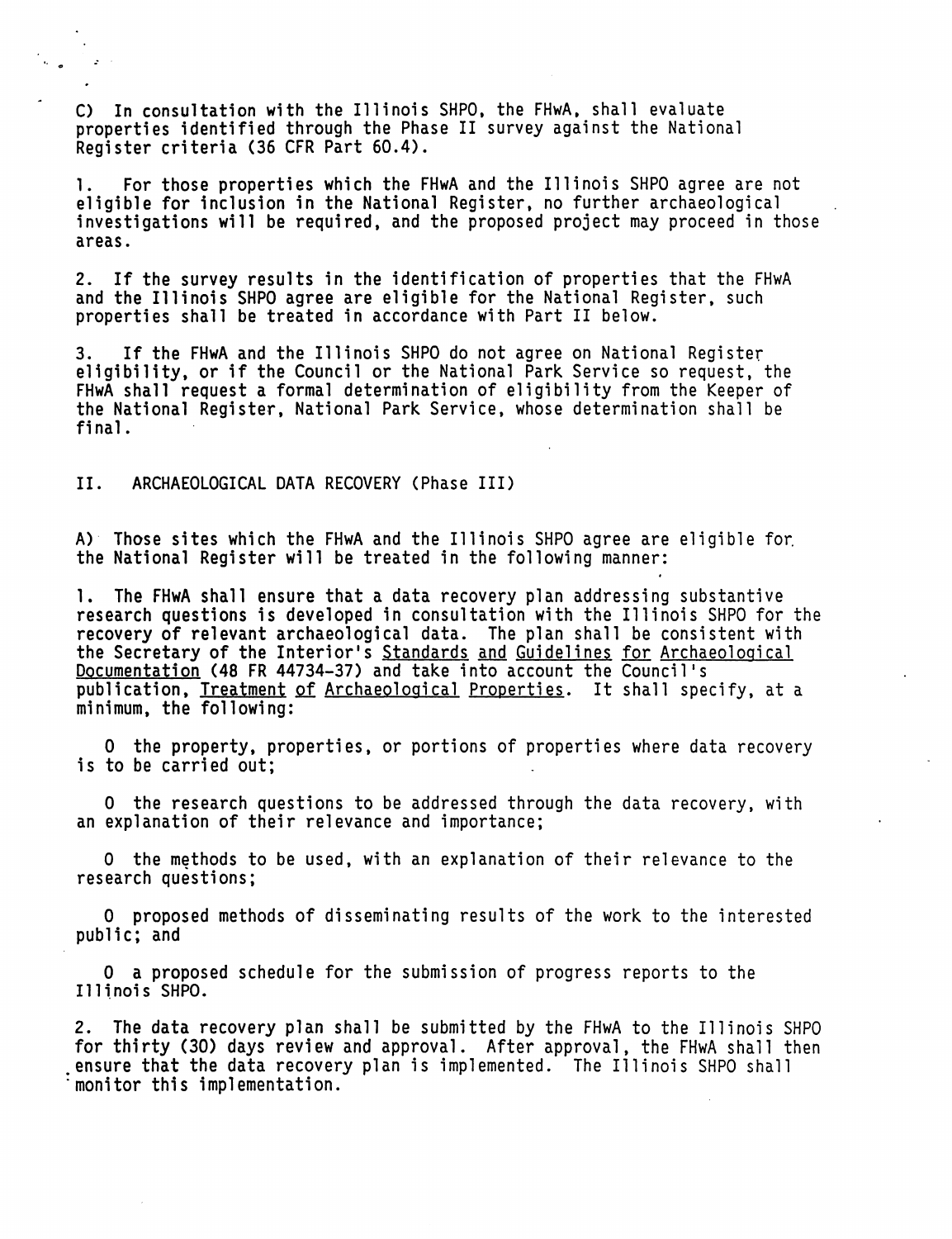B) The FHwA shall ensure that the data recovery plan is carried out by or under the direct supervision of an archaeologist(s) who meets, at minimum, the Secretary of the Interior's Professional Qualifications Standards (48 FR 44738-9).

C) The FHwA shall ensure that adequate laboratory time and space are available for analysis of osteological, cultural, and biological materials recovered from the excavations.

D) The FHwA shall ensure that an adequate program of site security from vandalism during data recovery is developed in consultation with the Illinois SHPO, and then implemented by the FHwA.

## III. CURATION AND DISSEMINATION OF INFORMATION

A) In consultation with the Illinois SHPO, the FHwA shall ensure that all materials and records resulting from the data recovery conducted for the FAP 413 Project are curated at a repository within the state of Illinois and in accordance with 36 CFR Part 79. If human remains are recovered, the signatories to this Agreement shall consult further to determine the appropriate disposition of the remains.

B) The FHwA shall ensure that all final archaeological reports resulting from actions pursuant to this Agreement will be provided in a format acceptable to the Illinois SHPO, and to the National Park Service for possible peer review and submission to the National Technical Information Service (NTIS). The agency official shall ensure that all such reports are responsive to contemporary standards, and to the Department of the Interior's <u>Format</u><br>Standards for Final Reports of Data Recovery Programs (42 FR 5377-79). Precise locational data may be provided only in a separate appendix if it appears that its release could jeopardize archaeological sites.

## IV. PROVISION FOR UNDETECTED ARCHAEOLOGICAL RESOURCES DISCOVERED DURING IMPLEMENTATION

In accordance with 36 CFR Section 8OO.ll(a), if previously undetected archaeological resources are discovered during project activities, the FHwA will cease, or cause to stop, any activity having an effect on the resource and consult with the Illinois SHPO to determine if additional investigation is required. If further archaeological investigations are required any data recovery will be performed in accordance with Part II ARCHAEOLOGICAL DATA RECOVERY (PHASE III) and Part III CURATION AND DISSEMINATION OF INFORMATION of this Agreement. If both the FHwA and the Illinois SHPO determine that further investigation is not necessary, activities may resume with no further action required. Any disagreement between the FHwA and the Illinois SHPO concerning the need for further investigations will be handled pursuant to Part *V.*  DISPUTE RESOLUTION of this Agreement.

---·----

 $\ddot{\cdot}$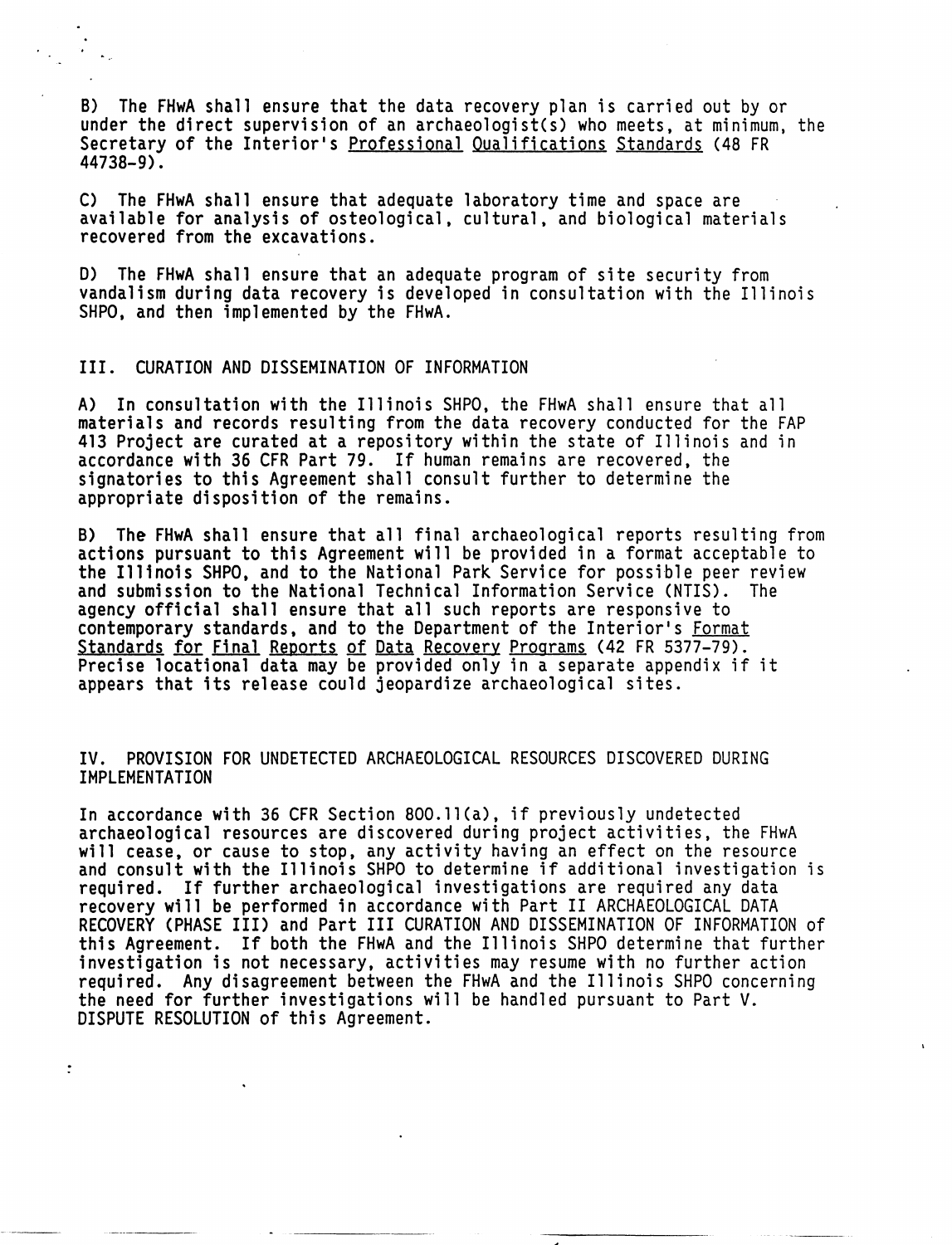

'

 $\ddot{\mathcal{L}}$ 



217 /785-4997

FAP 413 Programmatic Agreement

May 7, 1991

Mr. M. J. Macchio, Engineer of Location and Environment Illinois Department of Transportation<br>2300 South Dirksen Parkway<br>Springfield, Illinois 62764

Attention: Dr. John Walthall

Dear Mr. Macchio:

We understand that FAP 413 planning is now ongoing and that archaeological investigations may be initiated in the near future. As you know the FAP 413 Programmatic Agreement (PA), which was signed over two years ago, only sets<br>out SHPO-IDOT interaction in general terms. We wish to clarify those general programmatic statements by raising more specific concerns at this time. These include a number of issues that have presented difficulties in compliance in the past.

1) Adequate deep testing programs and a consideration of buried sites along the proposed corridor are critical to a proper treatment of the cultural resources in the project area. This information is important to understanding the diachronic environmental setting and shifts in land use for area prehistory. We certainly want to see a discussion by all parties of multiple options when planning the mitigation of such buried resources.

2) FAP 413 borrow pit mitigation must be performed in accordance with the standards and guidelines outlined in the PA. Past compliance work in borrow-pit areas has been inadequately funded and monitored because of the ambiguity of its legal status. Regardless of Section 106 obligations such borrow pits clearly fall under the umbrella of the State Agency Historic Reeources Preservation Act (Il. Rev. Stat. 1989, Ch. 127, para. 133c21 et seq.). If necessary the State 707 reivew process can be implemented to deal with these resources through Memorandum of Agreements or other means.